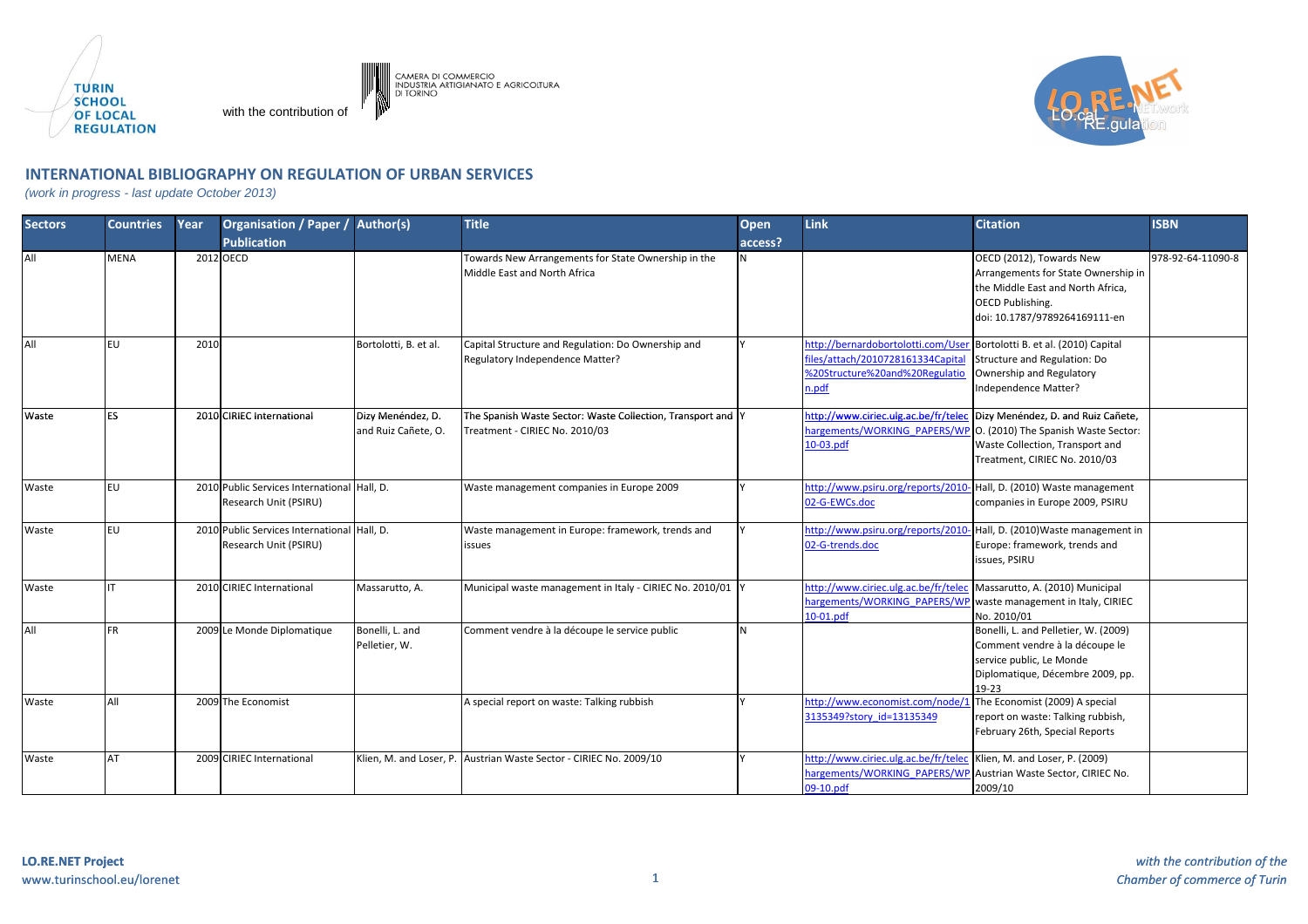| Waste                      | <b>FR</b>                                |      | 2009 CIRIEC International                                                | Djemaci, B.                        | Public waste management services in France. National<br>analysis and case studies of Paris, Rouen, and Besançon -<br>CIRIEC No. 2009/02 |   | ttp://www.ciriec.ulg.ac.be/fr/telec<br>argements/WORKING PAPERS/WP<br>09-02.pdf                                                    | Djemaci, B. (2009) Public waste<br>management services in France.<br>National analysis and case studies of<br>Paris, Rouen, and Besançon, CIRIEC<br>No. 2009/02                                                                                                                       |  |
|----------------------------|------------------------------------------|------|--------------------------------------------------------------------------|------------------------------------|-----------------------------------------------------------------------------------------------------------------------------------------|---|------------------------------------------------------------------------------------------------------------------------------------|---------------------------------------------------------------------------------------------------------------------------------------------------------------------------------------------------------------------------------------------------------------------------------------|--|
| All                        | All                                      |      | 2008 Public Services International Hall, D. and<br>Research Unit (PSIRU) | Lethbridge, J.                     | Municipal services: organisations, companies and<br>alternatives                                                                        |   | http://www.psiru.org/reports/2008<br>11-munic.doc                                                                                  | Hall, D. and Lethbridge, J. (2008)<br>Municipal services: organisations,<br>companies and alternatives, PSIRU<br>Reports, November 2008                                                                                                                                               |  |
| All                        | RU                                       |      | 2008 PSIRU University of<br>Greenwich                                    | Martusevich, R.                    | Regional disparities in the utility sector services in Russia -<br>does the reform of local self-governance help reduce<br>them?        |   | ttp://www.psiru.org/reports/2008<br>6-Reform-RUS.pdf                                                                               | Martusevich, R. (2008) "Regional<br>disparities in the utility sector<br>services in Russia - does the reform<br>of local self-governance help reduce<br>them?", PSIRU Reports, July 2008                                                                                             |  |
| Waste                      | ES                                       |      | 2008 Waste Management, 28:<br>$2767 - 2771$                              | Puig Ventosa, I.                   | Charging systems and PAYT experiences for waste<br>management in Spain.                                                                 | N |                                                                                                                                    | Puig Ventosa, I. (2008) Charging<br>systems and PAYT experiences for<br>waste management in Spain. Waste<br>Management, 28: 2767 - 2771                                                                                                                                               |  |
| All                        | CN                                       |      | 2007 OECD                                                                |                                    | The Regulation of Public Services in OECD Countries: Issues<br>for Discussion                                                           |   | nttp://www.oecd.org/dataoecd/22,<br>11/41878847.pdf                                                                                | OECD (2007) The Regulation of Public<br>Services in OECD Countries: Issues for<br>Discussion, OECD Group on<br>Regulatory Policy, November 2007                                                                                                                                       |  |
| All                        | EU                                       | 2007 |                                                                          | Bertola, G. and Mola               | Freedoms and Regulation in the EU: Services Provision and<br><b>Temporary Mobility</b>                                                  |   | nttp://www.personalweb.unito.it/g<br>iseppe.bertola/BMFreedReg.pdf                                                                 | Bertola, G. and Mola L. (2007)<br>Freedoms and Regulation in the EU:<br>Services Provision and Temporary<br>Mobility, University of Torino,<br>December 2007                                                                                                                          |  |
| Water, Waste,<br>Transport | OECD                                     |      | 2007 OECD                                                                | Hodge, G.                          | The regulation of public services in OECD Countries: an<br>overview of water, waste management and public<br>transport                  | N |                                                                                                                                    | Hodge, G. (2007) The regulation of<br>public services in OECD Countries: an<br>overview of water, waste<br>management and public transport,<br>OECD, Centre for Regulatory Studies,<br>Monash University, Australia - paper<br>for the Group on Regulatory Policy, 2<br>novembre 2007 |  |
| All                        | OECD                                     |      | 2007 OECD                                                                | Hodge, G.                          | Regulatory Frameworks for Urban Services - Background<br>discussion paper to inform the Regulatory Reform Review<br>of China            |   | http://www.oecd.org/dataoecd/39<br>4/39218313.pdf                                                                                  | Hodge, G. (2007) Regulatory<br>Frameworks for Urban Services -<br>Background discussion paper to<br>inform the Regulatory Reform<br>Review of China, OECD, June 2007                                                                                                                  |  |
| Waste                      | AT, DK, UK,<br>EE, GR, PL, DE,<br>SK, ES |      | 2006 European Topic Centre on<br>Resource and Waste<br>Management        | Weißenbach, T. and<br>Jakobsen, H. | Review of waste management planning in EEA member<br>countries                                                                          |   | ttp://eea.eionet.europa.eu/Public<br>rc/eionet-<br>ircle/etc_waste/library?l=/working<br>papers/november 2007pdf/ EN 1<br>$0$ &a=d | Weißenbach, T. and Jakobsen, H.<br>(2006) Review of waste management<br>planning in EEA member countries,<br>European Topic Centre on Resource<br>and Waste Management                                                                                                                |  |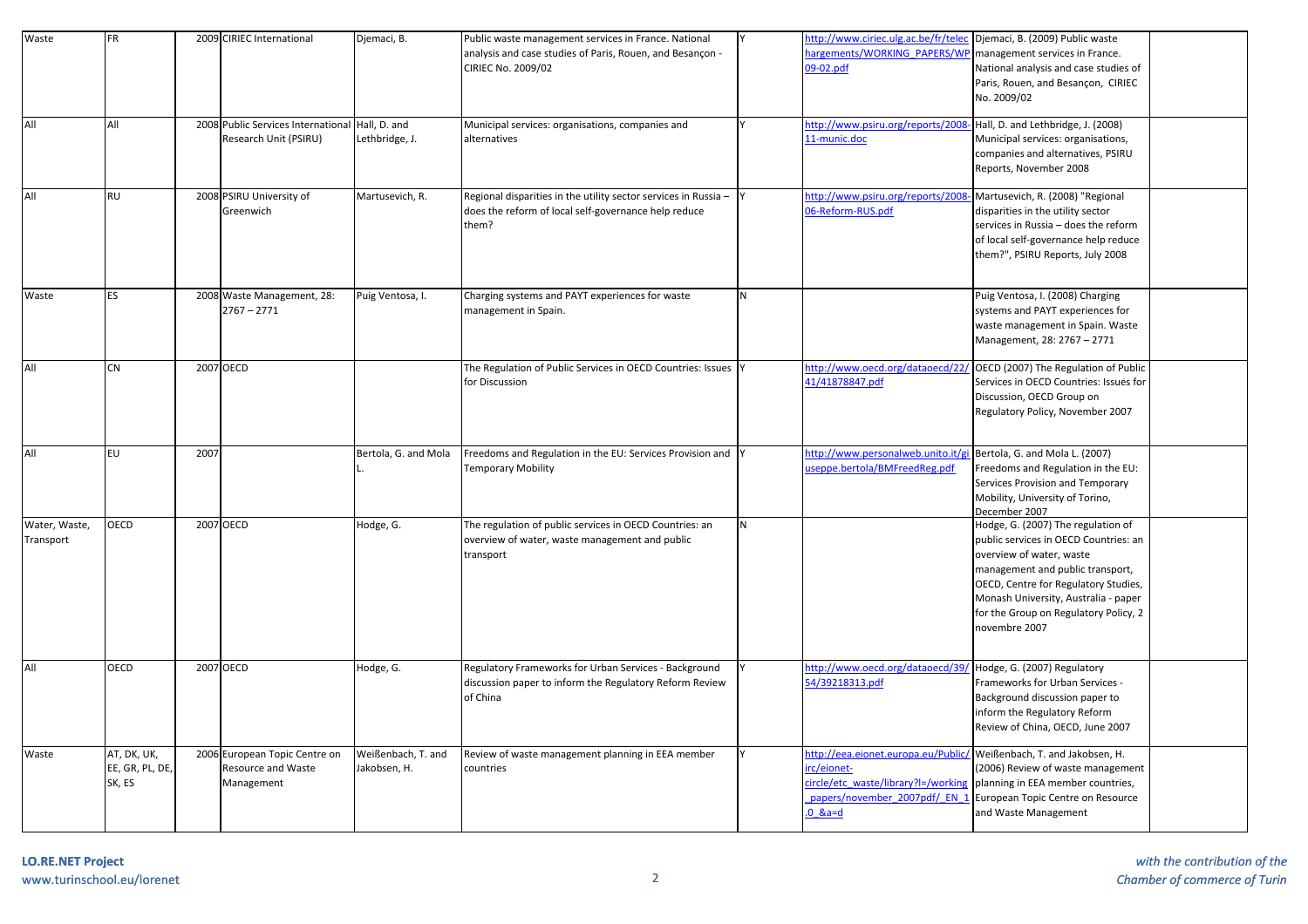| Waste | <b>EU</b> |      | 2006 Eunomia Research &<br>Consulting                                                                                                               | Hogg, D. et al.                               | Costs for Municipal Waste Management in the EU - Final<br>Report to Directorate General Environment, European<br>Commission                   | N              |                                                        | Hogg, D. et al. (2006) Costs for<br>Municipal Waste Management in the<br>EU - Final Report to Directorate<br>General Environment, European<br>Commission, Eunomia Research &<br>Consulting                                                                                                                                 |  |
|-------|-----------|------|-----------------------------------------------------------------------------------------------------------------------------------------------------|-----------------------------------------------|-----------------------------------------------------------------------------------------------------------------------------------------------|----------------|--------------------------------------------------------|----------------------------------------------------------------------------------------------------------------------------------------------------------------------------------------------------------------------------------------------------------------------------------------------------------------------------|--|
| All   | All       |      | 2006 CRC Series on Competition,<br>Regulation and<br>Development, Edward Elgar,<br>pp115-137.                                                       | Ogus, A. and Zhang,                           | Regulatory Reform in Developing Countries: Designing<br>Business Set-Up Processes, in Regulatory Governance in<br><b>Developing Countries</b> | N <sub>1</sub> |                                                        | Ogus, A. and Zhang, Q. (2006)<br>Regulatory Reform in Developing<br>Countries: Designing Business Set-Up<br>Processes, in Regulatory Governance<br>in Developing Countries, edited by<br>Martin Minogue and Ledivina Carino,<br>CRC Series on Competition,<br>Regulation and Development,<br>Edward Elgar, pp115-137.      |  |
| All   | All       |      | 2006 CRC Series on Competition,<br>Regulation and<br>Development, Edward Elgar,<br>pp3-16.                                                          | Minogue, M. and<br>Carino, L.                 | Introduction: Regulatory Governance in Developing<br>Countries, in Regulatory Governance in Developing<br>Countries                           | <b>N</b>       |                                                        | Minogue, M. and Carino, L. (2006)<br>Introduction: Regulatory Governance<br>in Developing Countries, in<br>Regulatory Governance in<br>Developing Countries, edited by<br>Martin Minogue and Ledivina Carino,<br>CRC Series on Competition,<br>Regulation and Development,<br>Edward Elgar, pp3-16.                        |  |
| All   | All       |      | 2006 Journal of Economic<br>Literature<br>Vol. XLIV (June 2006), pp.<br>325-366                                                                     | Armstrong M.,<br>Sappington D. E. M.          | Regulation, Competition, and Liberalization                                                                                                   |                | http://else.econ.ucl.ac.uk/papers/u<br>bloaded/177.pdf | Armstrong M., Sappington D. E. M.<br>(2006) Regulation, Competition, and<br>Liberalization, Journal of Economic<br>Literature<br>Vol. XLIV (June 2006), pp. 325-366                                                                                                                                                        |  |
| All   | All       |      | 2006 Privatisation and Market<br>Development: Global<br>Movements in Public Policy<br>Ideas, Edited by Graeme<br>Hodge, Edward Elgar, pp127<br>147. | Gilardi, F., Jordana, J.<br>and Levi-Faur, D. | Regulation in the Age of Globalization: The Diffusion of<br>Regulatory Agencies across Europe and Latin America                               | I <sub>N</sub> |                                                        | Gilardi, F., Jordana, J. and Levi-Faur,<br>D. (2006) Regulation in the Age of<br>Globalization: The Diffusion of<br>Regulatory Agencies across Europe<br>and Latin America, in Privatisation<br>and Market Development: Global<br>Movements in Public Policy Ideas,<br>Edited by Graeme Hodge, Edward<br>Elgar, pp127-147. |  |
| All   | All       | 2006 |                                                                                                                                                     | Freiberg, A.                                  | The Tools of Government and Regulatory Design,<br>presentation to the Australasian Compliance Institute,<br>Sydney, 26 April.                 | <b>N</b>       |                                                        | Freiberg, A. (2006) The Tools of<br>Government and Regulatory Design,<br>presentation to the Australasian<br>Compliance Institute, Sydney, 26<br>April.                                                                                                                                                                    |  |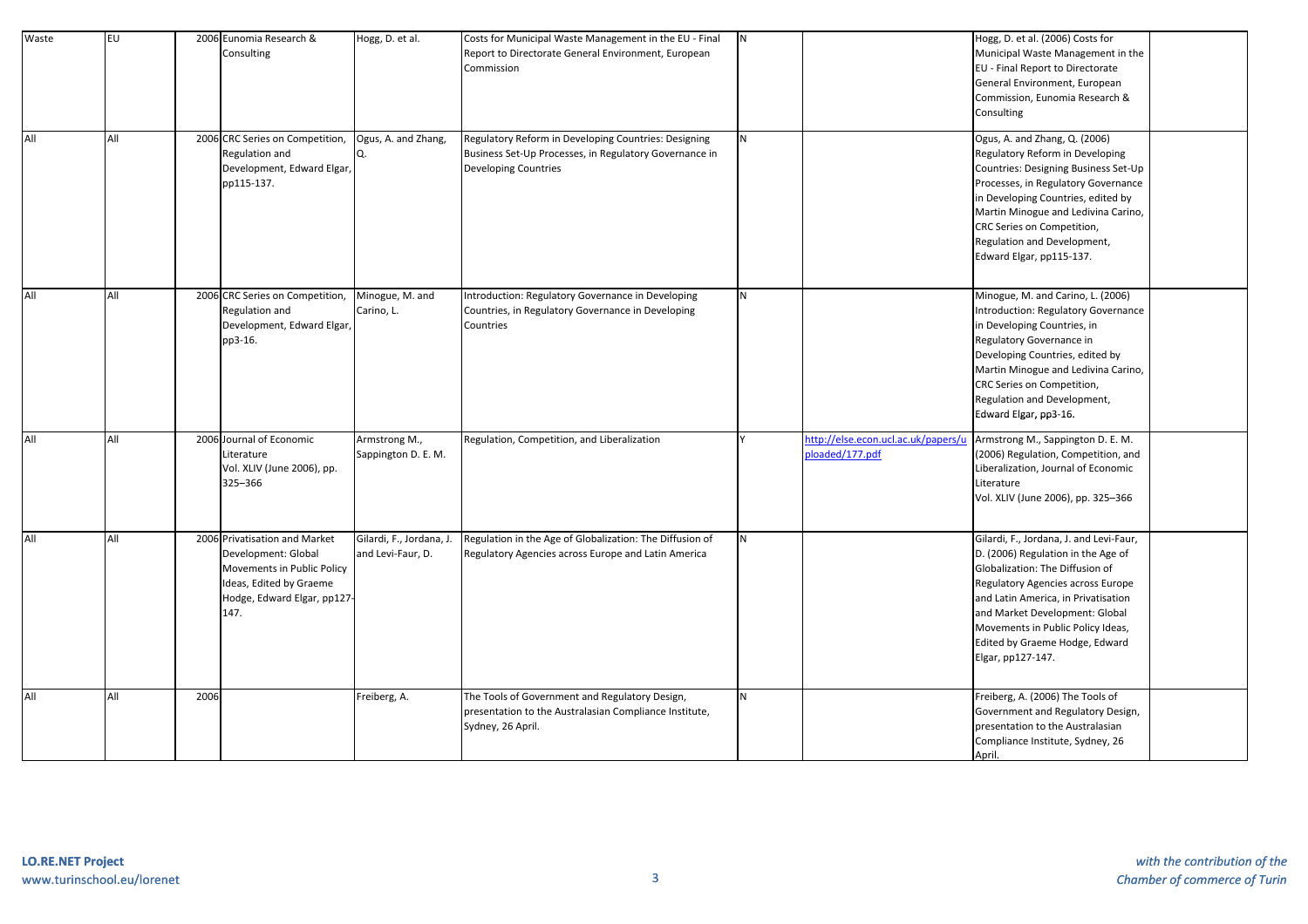| All        | All | 2005      |                                                                                                                                                                                     | Armstrong M.,<br>Sappington D. E. M. | Recent Developments in the Theory of Regulation -<br>Handbook of Industrial Organization (Vol. III), edited by M.<br>Armstrong and R. Porter |   | http://enim.wiwi.hu-<br>perlin.de/vwl/wp/lehre/ws0607/Sel<br>cted%20Topics/Dokumente/arms                                                                       | Armstrong M., Sappington D. E. M.<br>(2005) Recent Developments in the<br>Theory of Regulation - Handbook of                                                                                                                                                                                             |               |
|------------|-----|-----------|-------------------------------------------------------------------------------------------------------------------------------------------------------------------------------------|--------------------------------------|----------------------------------------------------------------------------------------------------------------------------------------------|---|-----------------------------------------------------------------------------------------------------------------------------------------------------------------|----------------------------------------------------------------------------------------------------------------------------------------------------------------------------------------------------------------------------------------------------------------------------------------------------------|---------------|
|            |     |           |                                                                                                                                                                                     |                                      |                                                                                                                                              |   | ong-sappington.pdf                                                                                                                                              | Industrial Organization (Vol. III),<br>edited by M. Armstrong and R. Porter                                                                                                                                                                                                                              |               |
| <b>AII</b> | EU. |           | 2005 Copenhagen Economics                                                                                                                                                           |                                      | Economic Assessment of the barriers to the Internal<br>Market for Services - Final Report                                                    |   | http://ec.europa.eu/internal marke<br>:/services/docs/services-<br>dir/studies/2005-01-cph-<br>study en.pdf                                                     | Copenhagen Economics (2005)<br>Economic Assessment of the barriers<br>to the Internal Market for Services -<br><b>Final Report</b>                                                                                                                                                                       |               |
| Waste      |     |           | 2004 Institute for Waste<br>Management and<br><b>Contaminated Sites</b><br>Treatment                                                                                                | Reichenbach, J. et al.               | Handbook on the implementation of Pay-As-You-Throw as N<br>a tool for urban waste management                                                 |   |                                                                                                                                                                 | Reichenbach, (ed.). (2004) Handbook<br>on the implementation of Pay-As-You-<br>Throw as a tool for urban waste<br>management. R&D Project funded by<br>European Commission (contract nº.<br>EVK4-CT-2000-00021).                                                                                         |               |
| Waste      |     | 2004 OECD |                                                                                                                                                                                     |                                      | Addressing the Economics of Waste                                                                                                            | N | ittp://www.oecdbookshop.org/oeo<br>d/display.asp?sf1=identifiers&st1=9<br>72004031E1                                                                            | OECD (2004) Addressing the<br>Economics of Waste, February 2004,<br>OECD Code: 972004031E1                                                                                                                                                                                                               | 9789264106192 |
| All        | All |           | 2004 Leading Issues in<br>Regulation, Competition<br>and Development, edited<br>by Paul Cook, Colin<br>Kirkpatrick, Martin Minogue<br>and David Parker, Edward<br>Elgar, pp165-181. | Minogue, M.                          | Public Management and Regulatory Governance: Problems N<br>of Policy Transfer to Developing Countries                                        |   |                                                                                                                                                                 | Minogue, M. (2004) Public<br>Management and Regulatory<br>Governance: Problems of Policy<br>Transfer to Developing Countries, in<br>Leading Issues in Regulation,<br>Competition and Development,<br>edited by Paul Cook, Colin<br>Kirkpatrick, Martin Minogue and<br>David Parker, Edward Elgar, pp165- |               |
| All        | All |           | 2004 World Bank Policy Research<br>Report - Oxford University<br>Press, Washington.                                                                                                 | Kessides, I.                         | Reforming Infrastructure: Privatisation, Regulation and<br>Competition                                                                       |   | http://www-<br>wds.worldbank.org/external/defau<br>/WDSContentServer/IW3P/IB/200<br>06/16/000012009 200406161438<br>3/additional/310436360 2005000<br>15940.pdf | Kessides, I. (2004) Reforming<br>Infrastructure: Privatisation,<br>Regulation and Competition, World<br>Bank Policy Research Report - Oxford<br>University Press, Washington.                                                                                                                            |               |
| All        | EU  |           | 2004 Dexia, Fédération des SEM                                                                                                                                                      |                                      | Local public companies in the 25 countries of the European $\vert$ N<br>Union                                                                |   |                                                                                                                                                                 | Dexia, Fédération des SEM (2004)<br>Local public companies in the 25<br>countries of the European Union                                                                                                                                                                                                  |               |
| All        | EU  |           | 2004 Dexia, Fédération des SEM                                                                                                                                                      |                                      | Local public companies in the 25 countries of the European Y<br>Union - table                                                                |   | ttp://www.dexia-<br>reditlocal.fr/SiteCollectionDocume<br>nts/Economie%20locale/EPL%20En<br>eprises%20Publiques%20Locales%<br>Europe%20Tableau 2006.pdf         | Dexia, Fédération des SEM (2004)<br>Local public companies in the 25<br>countries of the European Union -<br>Comparative table                                                                                                                                                                           |               |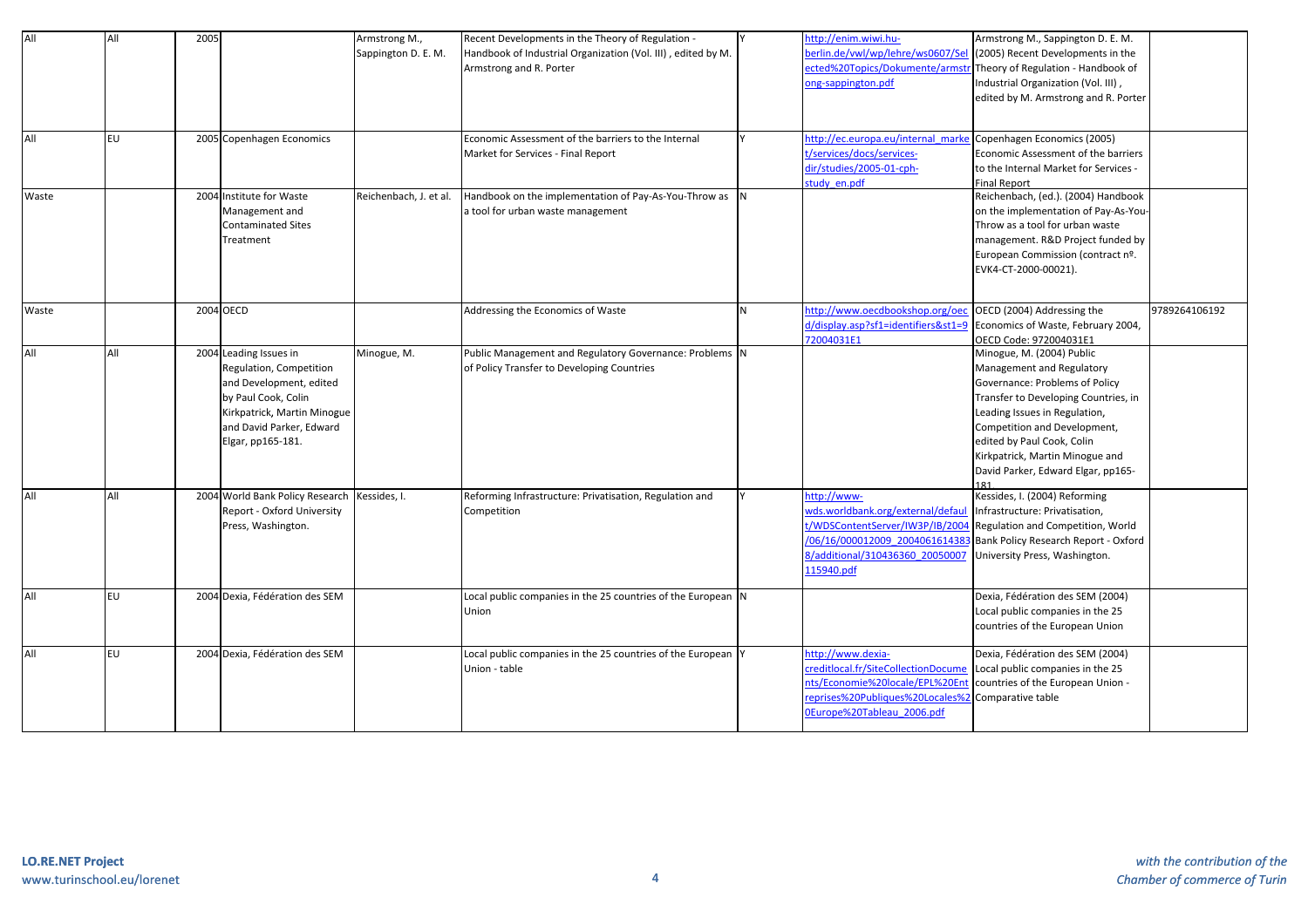| All<br>All | OECD                                                     |      | 2004 Moody's Investors Service<br>2004 OECD                                          | Zeni, S.         | Moody's Special Comment - Italian Local Utilities Sector:<br>Amid Ongoing Consolidation, Entities Are Adopting<br>Different Business Models, With Varying Credit Risk<br><b>Implications</b><br>Non-commercial service obligations and liberalization - | N |                                                                                                                     | Zeni, S. (2004) Moody's Special<br>Comment - Italian Local Utilities<br>Sector: Amid Ongoing Consolidation,<br><b>Entities Are Adopting Different</b><br>Business Models, With Varying Credit<br>Risk Implications, Moody's Investors<br>Service<br>OECD (2004) Non-commercial service |                    |
|------------|----------------------------------------------------------|------|--------------------------------------------------------------------------------------|------------------|---------------------------------------------------------------------------------------------------------------------------------------------------------------------------------------------------------------------------------------------------------|---|---------------------------------------------------------------------------------------------------------------------|----------------------------------------------------------------------------------------------------------------------------------------------------------------------------------------------------------------------------------------------------------------------------------------|--------------------|
|            |                                                          |      |                                                                                      |                  | DAFFE/COMP(2004)19                                                                                                                                                                                                                                      |   |                                                                                                                     | obligations and liberalization -<br>DAFFE/COMP(2004)19                                                                                                                                                                                                                                 |                    |
| All        |                                                          |      | 2004 World Bank Institute                                                            | Guash, J. L.     | Granting and negotiating infrastructure concessions -<br>Doing it right                                                                                                                                                                                 |   |                                                                                                                     | Guash, J. L. (2004) Granting and<br>negotiating infrastructure<br>concessions - Doing it right, World<br><b>Bank Institute</b>                                                                                                                                                         | 0-8213-5792-1      |
| Waste      | All                                                      | 2003 |                                                                                      | Puig-Ventosa, I. | Potential use of feebate systems to foster environmentally<br>sound urban waste management - Elsevier Ltd. - Waste<br>Management 24 (2004) 3-7                                                                                                          |   | http://www.bysde.paho.org/bysacc<br>cd51/foster.pdf                                                                 | Puig-Ventosa, I. (2003) Potential use<br>of feebate systems to foster<br>environmentally sound urban waste<br>management - Elsevier Ltd. - Waste<br>Management 24 (2004) 3-7                                                                                                           |                    |
| Waste      | BG, CY, CZ, EE,<br>HU, LV, LT,<br>MT, PL, RO,<br>SK, SLO |      | 2003 Cameron SDS -<br>Commissioned by Austrian<br>Association of Cities and<br>Towns | Cameron, E.      | Governance, Finance and Capacity - A review of waste<br>management practices in the 12 EU Accession Candidates                                                                                                                                          |   | http://www.pedz.uni-<br>mannheim.de/daten/edz-<br>k/gde/03/GovernanceFinanceandCa<br>pacity.pdf                     | Cameron, E. (2003) Governance,<br>Finance and Capacity - A review of<br>waste management practices in the<br>12 EU Accession Candidates,<br>Cameron SDS                                                                                                                                |                    |
| Waste      | <b>ES</b>                                                |      | 2003 Urban Studies 40(7): 1323-<br>1334.                                             |                  | Bel, G. and Miralles, A. Factors Influencing the Privatisation of Urban Solid Waste<br>Collection in Spain                                                                                                                                              |   | http://usj.sagepub.com/cont<br>ent/40/7/1323.abstract                                                               | Bel, G. and Miralles, A. (2003) Factors<br>Influencing the Privatisation of Urban<br>Solid Waste Collection in Spain,<br>Urban Studies 40(7): 1323-1334.                                                                                                                               |                    |
| Waste      | <b>SE</b>                                                |      | 2003 Fiscal Studies 24(4), pp. 451- Ohlsson, H.<br>476                               |                  | Ownership and Production Costs: Choosing between Public Y<br>Production and Contracting-Out in the Case of Swedish<br>Refuse Collection                                                                                                                 |   | http://www.nek.uu.se/pdf/ownpro<br>Hog.EOb                                                                          | Ohlsson, H. (2003), "Ownership and<br>Production Costs: Choosing between<br>Public Production and Contracting-<br>Out in the Case of Swedish Refuse<br>Collection", Fiscal Studies 24(4), pp.<br>451-476                                                                               |                    |
| All        | EU                                                       |      | 2002 European Commission                                                             |                  | It's a better life: How the EU's single market benefits you                                                                                                                                                                                             |   | http://ec.europa.eu/publications/b<br>oklets/move/35/en.pdf                                                         | European Commission (2002) It's a<br>better life: How the EU's single<br>market benefits you                                                                                                                                                                                           | ISBN 92-894-4051-1 |
| Waste      | OECD                                                     |      | 2000 OECD                                                                            |                  | Competition in Local Services: solid waste management -<br>DAFFE/CLP(2000)13                                                                                                                                                                            |   | ttp://www.oecd.org/officialdocum<br>ents/publicdisplaydocumentpdf/?co<br>e=DAFFE/CLP(2000)13&docLangua<br>$ne = En$ | OECD (2000) Competition in Local<br>Services: solid waste management -<br>DAFFE/CLP(2000)13                                                                                                                                                                                            |                    |